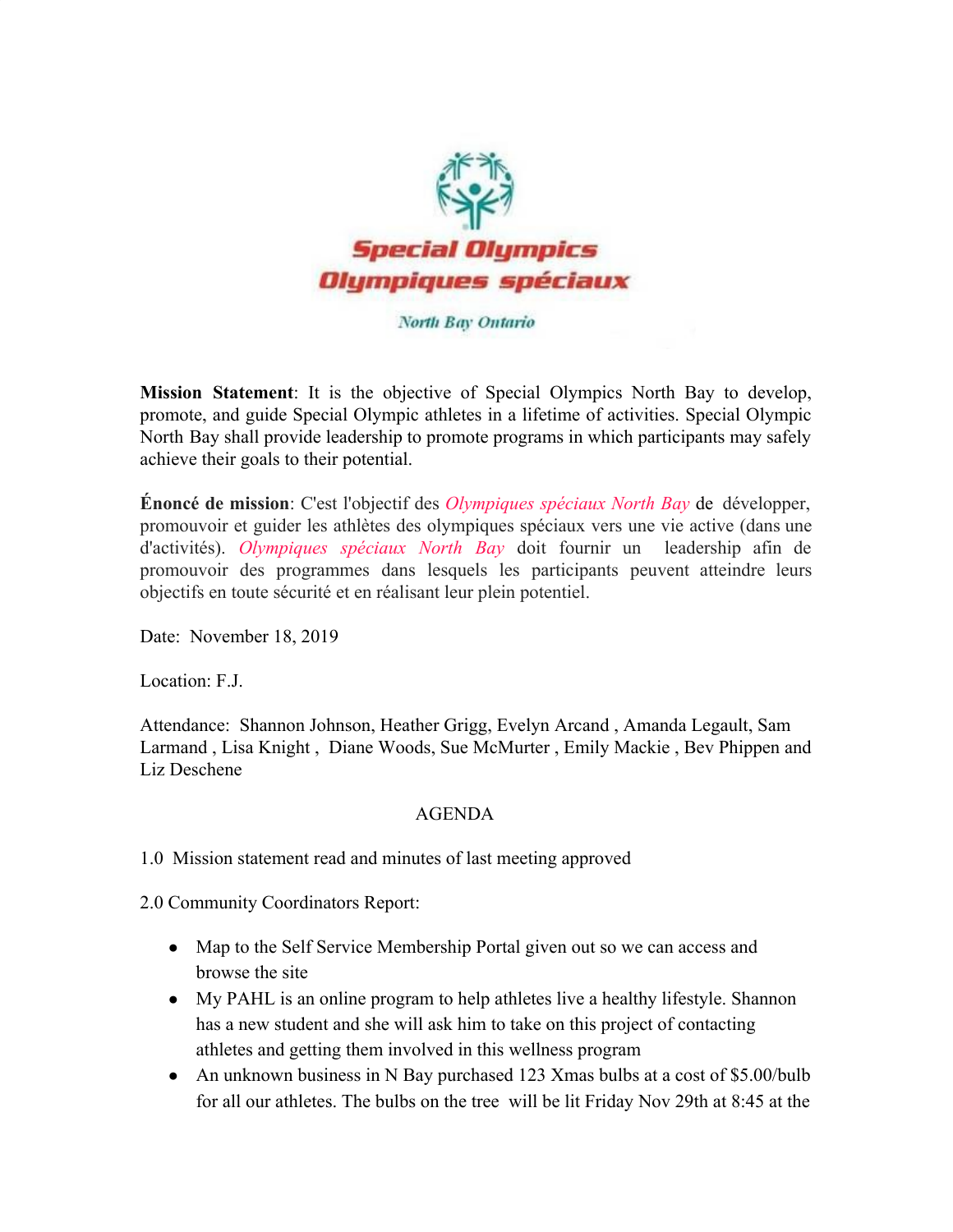museum parking lot. Harriet Madigan will contact Shannon about this event called Light Up Community Joy

- Police Association have a signed Battalion sweater for the silent auction table at the OHL Big Game
- Hudson will drop the puck to start the game.
- Chris will sing the National Anthem again this year
- Provincial and National athletes to be at the game
- S/O Ontario partnered with the OHL are selling 50/50 tickets for the month of November with a minimum prize of \$5000.00
- Staples Give a Toonie Share a Dream has been extended to Dec 3rd
- 3.0 Community Fundraiser Report:
	- Penny Sale table at the North Bay Mall put on by our athletes raised over \$400.00. Way to go again this year !!!

4.0 Media Relations Report:

• Picture of National Athletes Hudson, Jackelyn and Alisha to be sent to media

## 5.0 Registrar's Report:

● Updated athlete list handed out to coaches

## 6.0 Treasurer's Report:

- Account balances as of October 31, 2019 GENERAL: \$10.623.21 TRUST : \$2971.32
- 7.0 Sports Update : all sports going well

Bowling program was given a donation chq of \$178.00 from Gateway Bowling